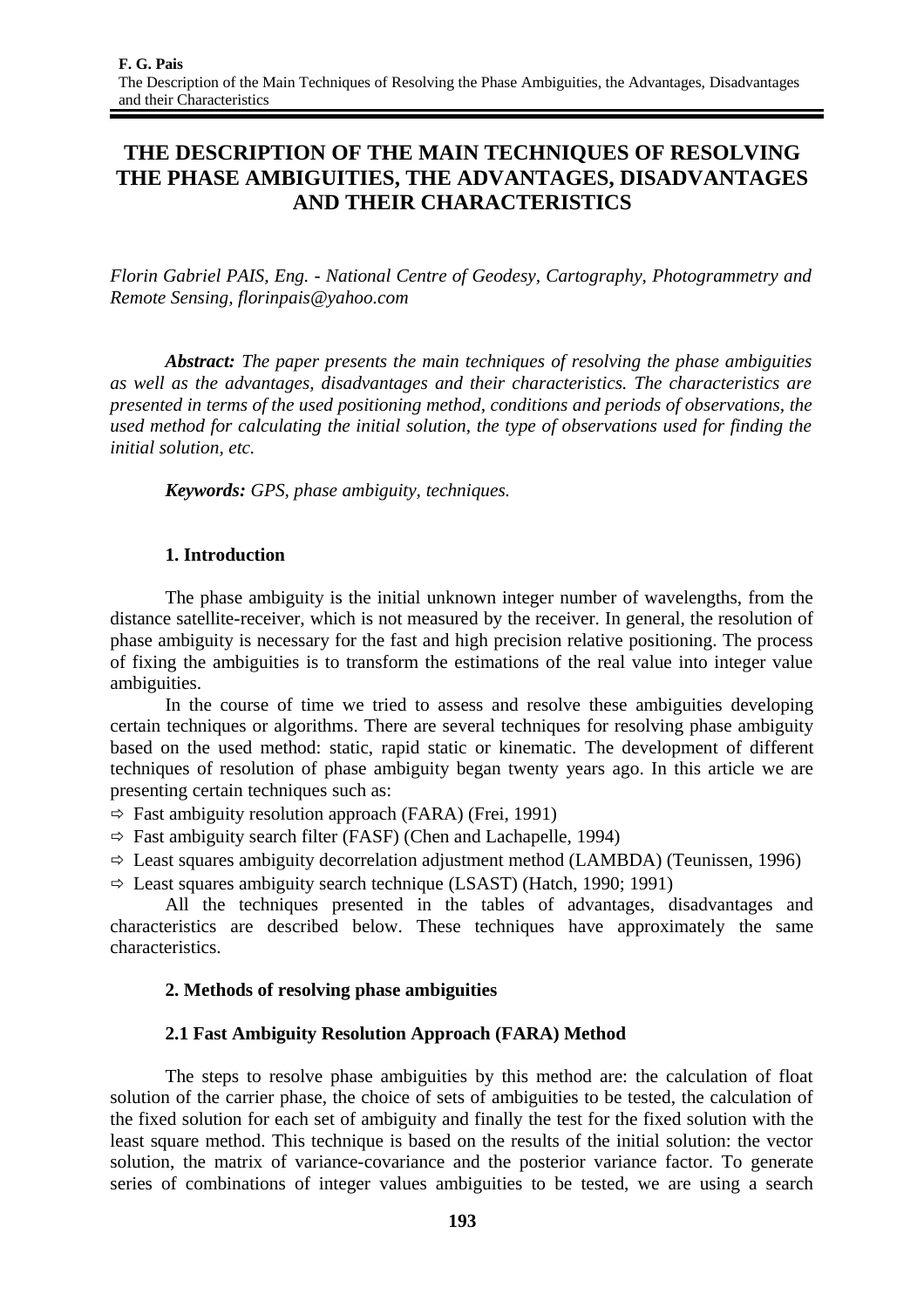algorithm which is based on statistical concepts. For example, a part of the vector solution, containing the real values of phase ambiguities is  $x(x_1,...,x_l)$ T

Thus, the standard deviation ei of the parameter of ambiguity xi, can be calculated with the following formula:

$$
e_i = \sigma_0 \sqrt{Q_{ii}} \tag{1}
$$

where  $\sigma_0^2$  – represents the posteriori variance factor

 $Q_{ii}$  – represents the matrix of variance-covariance

According to a confidence level  $\alpha$ , the algorithm computes the superior and inferior limits of the search space of integer phase ambiguities  $x_{Ai}$  using the following formula:

$$
x_i - \varepsilon \cdot e_i \leq x_{Ai} \leq x_i + \varepsilon \cdot e_i \tag{2}
$$

In this case there are calculated all possible combinations of integer values that satisfy the conditions of equation (2).

Thus, several vectors of ambiguities are formed. The final solution consists in choosing the vector of ambiguities with the smallest standard deviation. This vector must have a single standard deviation (there are two combinations with the same standard deviation). In this case, the standard deviation is close to  $\sigma_0$ . The FARA method needs phase carrier data. It is using double difference code observations to find an initial solution.

#### **2.2 Least Square Ambiguity Search Technique (LSAST) Method**

The steps to resolve phase ambiguities by this method are: the estimation of initial coordinates of unknown point, then sets of ambiguities around the initial point are defined and finally we apply the ambiguity search algorithm by means of least squares method. This method is one of the phase ambiguity resolution techniques called On-the-Fly. The technique consists in fixing the ambiguities when the receiver antenna is in motion.

This technique is based on the residual to research and evaluate the right combination of ambiguities that will be used for calculating the final solution [Hatch 1990]. In this case, an initial solution is calculated, using the pseudorange observations. Thus, we are establishing a search space associated with this position in which different combinations of integer ambiguities are tested. This solution is calculated by simple difference between stations.

Also, to reduce the search space and validate phase ambiguities, the phase measurements are divided into a set of primary measures and a set of secondary measures. For the first set corresponds a primary group of satellites and for the second set corresponds a secondary set of satellites. We can make this division only if the number of observed satellites is greater than four. The float solution is computed using only four satellites (the primary satellites). Then, we are going to solve the ambiguities for the secondary satellites using the computed position of the primary satellites.

Then we will calculate the residuals for each combination and we will make a discrimination and validation test. The phase measurements of the first set define the search space while the phase measurements of the second set are used to validate the ambiguities. LSAST test the set of ambiguities at successive epochs. So, in each epoch, the sets of ambiguities that are tested remain the same, but the determinations of position and residuals are changing. The set of ambiguities with the smallest variation factor is the right set.

#### **2.3 Modified Cholesky Decomposition Method**

This technique was developed by Landau and Euler (1992). It is slow for real time applications when the speed of data collection is larger than 1Hz. Also, the time to look for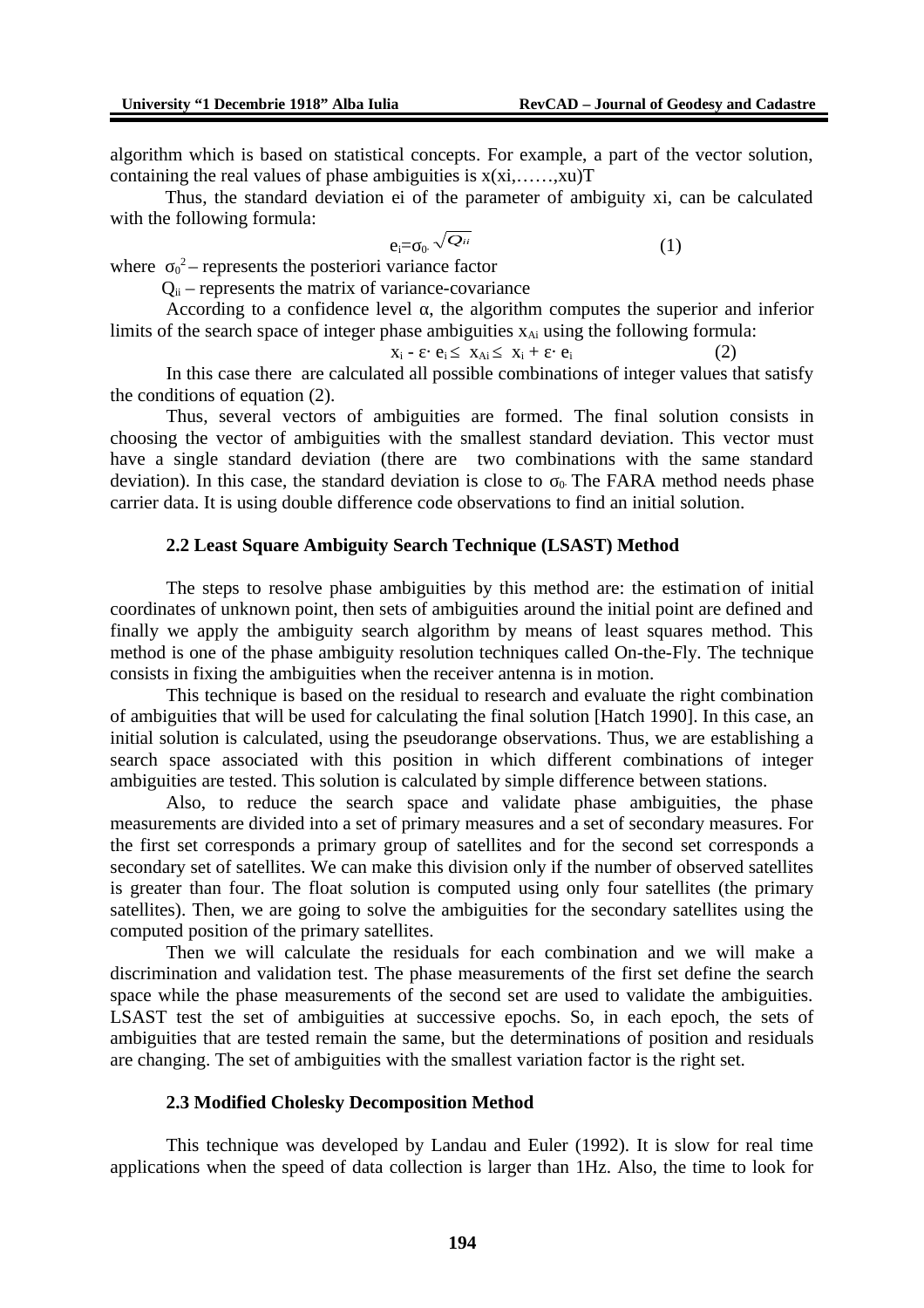the ambiguities during the initial epochs is much greater. This method is based on the decomposition of matrices. The total number of possible combinations of phase ambiguities is  $21<sup>5</sup>=4084101$  if there are six satellites. The five ambiguities of double-difference have an uncertainty of  $\pm$  10 cycle.

# **2.4 On-The-Fly (OTF) Method**

The On-The-Fly phase ambiguity resolution is affected by many factors such as the satellite geometry and the distance between the fix and mobile receiver. In general, these effects are sought and used to reduce the time needed to resolve ambiguities. In this technique of resolution of phase ambiguity in motion OTF, we calculate an approximate value of phase ambiguities starting from the coordinates obtained by pseudorange processing.

Then, we are performing tests with different integer values and we choose the combination of ambiguities that meets a series of statistical tests and validation criteria. There are some differences between the methods « on-the-fly » but they have the same target: to establish the right procedure of finding the right combination of ambiguities. These differences consist in: the way to validate or reject combinations of ambiguities, the number or sequence of applied criteria and finally the criteria used in the process to stop the searches of ambiguity combinations. If we are using dual frequency receivers, the resolution of phase ambiguity is very fast, in a few epochs.

Also, if the real solution of the ambiguity is close to an integer, the chance to properly assess this amount is large. The correct solution in the search space is identified using methods of search by least squares. Abidin has developed the OTF algorithm following the same procedures as the LSAST method. This method uses a greater number of validation tests.

# **2.5 Fast Ambiguity Search Filter (FASF) Method**

This method is based on a technique called Kalman filter and a process of research at each epoch. An important feature to select the search method is the number of points that should be sought. Also, this method is affected by cycle slip. The only method that is not affected by cycle slips is AFM (Ambiguity function method). The method has an important feature: the ambiguities research areas are determined recursively and they are connected to each other.

Thus, the ambiguities are related to each other and considered as a sequence. If we are using dual frequency receivers, the method will work very well thanks to a small research area. Generally, to avoid the ambiguities that are not necessary and to have a bigger chance to fix them we must use a maximum number of possible solutions as a threshold. For example, if we have a great number of sets of phase ambiguities, the chance to have a failure of ambiguity resolution is great.

# **2.6 Least squares AMBiguity Decorrelation Adjustment (LAMBDA) Method**

It's a method developed for solving on-the-fly phase ambiguities, based on the estimation of integers. The efficiency of calculation is obtained by decorrelating integers. It is important for applications that rely on short observation time and very large ambiguity research areas. This method aims to divide the states of ambiguities and covariance matrix. The target of division consists in transforming an area of research in another area more efficient.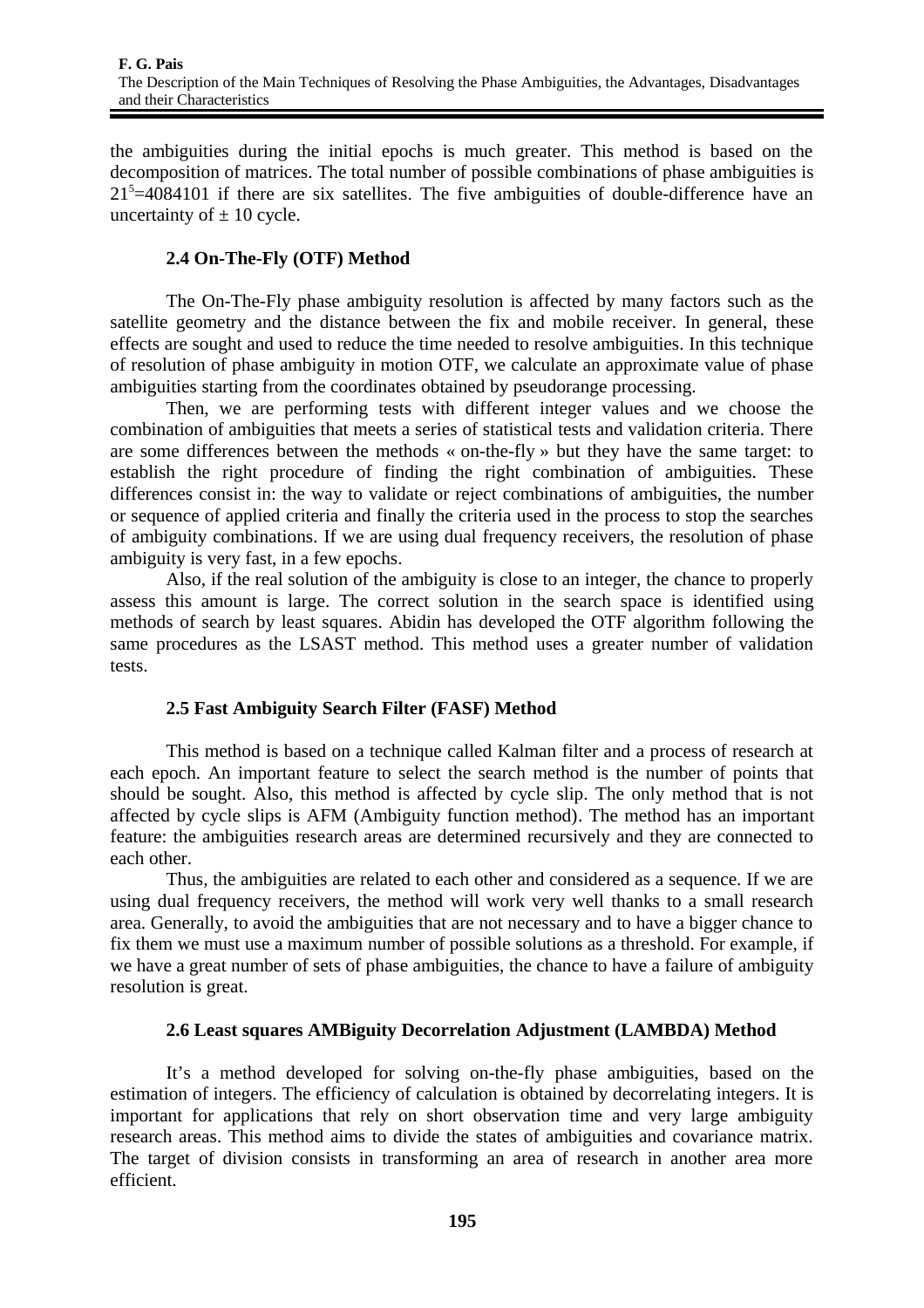This algorithm reduces the search space of integer values using the correlation structure of float solutions. The main effect of this method is to transform the states of ambiguity so that the correlation between them (remain) be minimum. Thus, the number of ambiguities is kept but they can be found more efficient. In this case, the elongated ellipsoid is transformed into a spheroid. A float solution is calculated with the method of least squares or Kalman filter.

Then we define an area to search all possible combinations. To find the right set of ambiguities we must reduce the number of combinations. In this case, the computation time to search the integer ambiguity is inversely proportional to the number of analyzed combinations.

Then we can obtain the estimated integer ambiguity from the float solution and its estimated covariance matrix. Finally, we can calculate the fixed solution.

The LAMBDA method creates combinations of ambiguities which are based on accurate measurements. The main advantages of this method are: the reduction of the number of possible ambiguities combinations and the ability to fix the ambiguities (of finding a solution) in only one epoch using code and phase measurements, but treated separately*.* This method is considered the best because it offers the highest probability of finding (produce) the correct integer values for ambiguities. Therefore, the LAMBDA method is the right method for resolving the phase ambiguities and very efficient for applications in real time.

| Method                                                        | rabic 1. Travanages and alsaavanages and or the phase amorgany resortation<br><b>Advantages</b>                                                                                                                                                                                                                                                                                                                                                                                                                                                                                                                                                         | <b>Disadvantages</b>                                                                                                                                                                                                                                                                                                                                                                                                                                                                                                                                                                |
|---------------------------------------------------------------|---------------------------------------------------------------------------------------------------------------------------------------------------------------------------------------------------------------------------------------------------------------------------------------------------------------------------------------------------------------------------------------------------------------------------------------------------------------------------------------------------------------------------------------------------------------------------------------------------------------------------------------------------------|-------------------------------------------------------------------------------------------------------------------------------------------------------------------------------------------------------------------------------------------------------------------------------------------------------------------------------------------------------------------------------------------------------------------------------------------------------------------------------------------------------------------------------------------------------------------------------------|
| <b>FARA</b> Method<br>Frei et Beutler (1990)                  | Correlation<br>the<br>values<br>of<br>between<br>ambiguities to minimize the number of<br>epochs required                                                                                                                                                                                                                                                                                                                                                                                                                                                                                                                                               | This technique is affected by cycle<br>slips compared to AFM and the<br>grid of possibilities is not as dense<br>as AFM (Ambiguity function<br>method)                                                                                                                                                                                                                                                                                                                                                                                                                              |
| <b>LSAST</b> Method<br>Hatch (1991)                           | Potential solutions of the primary group<br>that does not satisfy the observations of the<br>secondary group are immediately rejected.<br>This method is more efficient than any<br>other method that looks for all possible<br>ambiguities for all satellites. In this case<br>only the combinations of primary satellites<br>are recorded.<br>Minimize the number of combinations of<br>ambiguities that is tested. In this case the<br>speed of processing the observations is<br>increasing.<br>The increase of the number of satellites<br>decreases the number of viable solutions<br>the<br>time<br>of processing<br>the<br>and<br>observations. | The method is based on<br>the<br>processing of observations<br>in<br>simple difference and do not<br>establish<br>mathematical<br>correlations between the phase<br>observations just like in<br>dual<br>difference [Hofmann-Wellenhof et<br>al. 2001].<br>This method is very sensitive to<br>errors. Thus, if an error happens<br>to one of the primary satellites, the<br>calculated positions are all wrong.<br>If the error is very large, the<br>estimated position may be far from<br>the true position. In this case the<br>ambiguities<br>correct<br>are<br>not<br>sought. |
| M. Cholesky<br>Décomposition Method<br>Euler et Landau (1992) | The method provides significant<br>improvement in computational speed of the<br>process of looking for ambiguities, but not<br>in performance.                                                                                                                                                                                                                                                                                                                                                                                                                                                                                                          | Resolution of ambiguity starting<br>from combination of code and<br>phase data from dual frequency is<br>possible with only a few epochs of<br>data.                                                                                                                                                                                                                                                                                                                                                                                                                                |
| <b>OTF</b> Method<br>Abidin (1993)                            | The advantage of this technique is that it is<br>not necessary to place the receiver over a<br>known point to fix the ambiguities.                                                                                                                                                                                                                                                                                                                                                                                                                                                                                                                      | The OTF technique can have only<br>poorly improvements.                                                                                                                                                                                                                                                                                                                                                                                                                                                                                                                             |
| <b>FASF</b> Method<br>Chen et Lachapelle                      | Correlation<br>between<br>the<br>values<br>of<br>ambiguities to minimize the number of                                                                                                                                                                                                                                                                                                                                                                                                                                                                                                                                                                  | The method does not work in some                                                                                                                                                                                                                                                                                                                                                                                                                                                                                                                                                    |

Table 1: Advantages and disadvantages and of the phase ambiguity resolution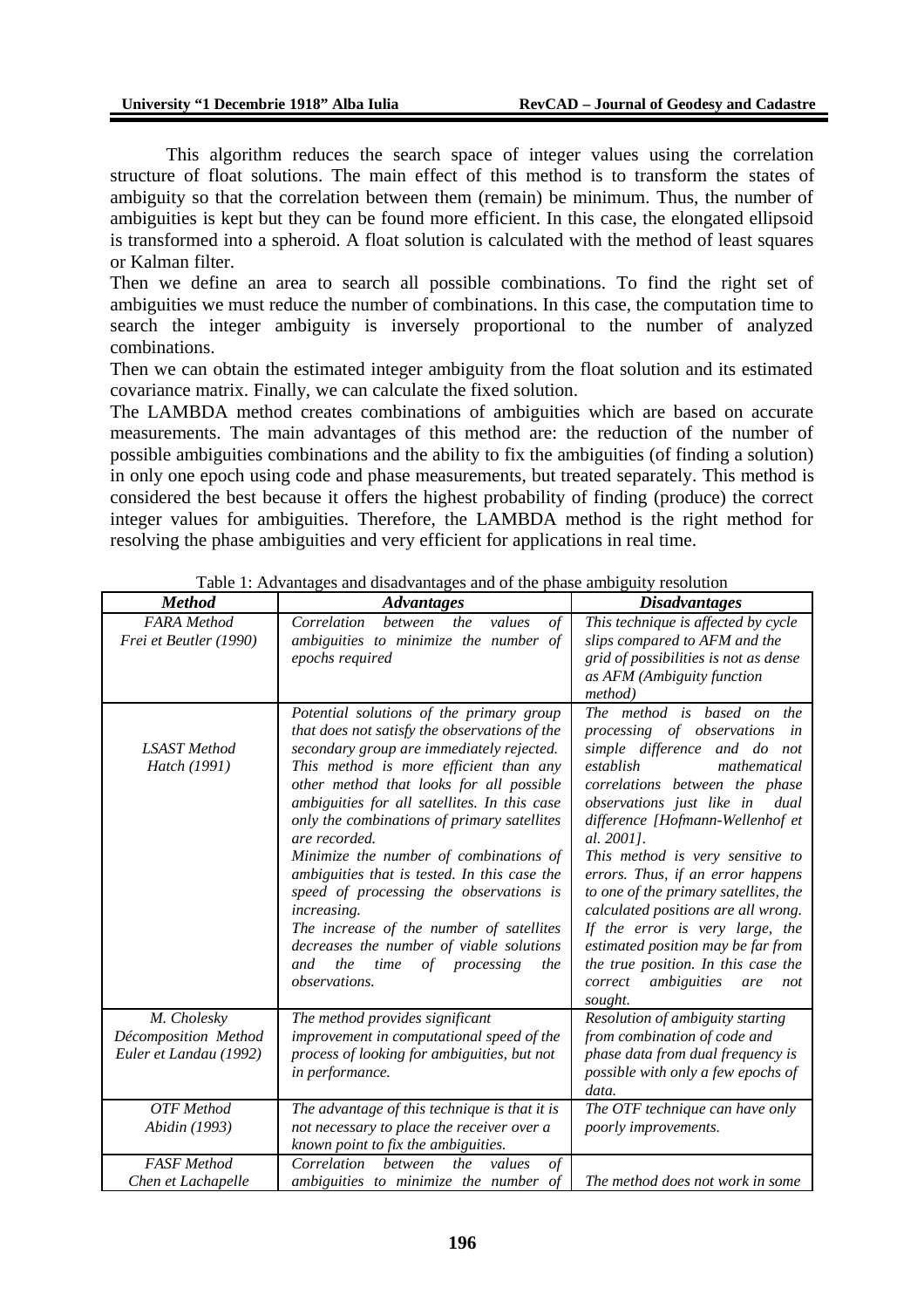| (1994)                            | epochs required<br>Small number of sets of ambiguities which<br>be tested with<br>of<br>must<br>a<br>test<br>discrimination. Thus, many sets of possible<br>ambiguities shouldn't be looked for<br>completely.<br>The residual are already calculated when<br>a complete set of integer ambiguity is<br>found.<br>The ambiguities can be searched in real<br>time, so the GPS data can be collected<br>until the ambiguities are fixed. | cases because of calculation of<br>standard deviation for fractionally<br>fixed ambiguities. This calculation<br>is done starting from least squares<br>estimation.<br>The application of least squares<br>for FASF works well when some<br>epochs of observations are used<br>for ambiguity resolution. In this<br>case, the distortion of standard<br>deviation is great when there are<br>a lot of observations. |
|-----------------------------------|-----------------------------------------------------------------------------------------------------------------------------------------------------------------------------------------------------------------------------------------------------------------------------------------------------------------------------------------------------------------------------------------------------------------------------------------|---------------------------------------------------------------------------------------------------------------------------------------------------------------------------------------------------------------------------------------------------------------------------------------------------------------------------------------------------------------------------------------------------------------------|
| LAMBDA Method<br>Teunissen (1996) | Uses a combination of measures<br>to<br>minimize the correlation between<br>the<br>values of ambiguity.<br>It is very efficient for applications in real<br>time because of the reduced number of sets<br>of possible ambiguities.                                                                                                                                                                                                      | To fix the ambiguity in only one<br>epoch by combining the phase<br>and code measurements<br>The large number of epochs to<br>resolve the ambiguity (7 epochs)<br>compared to other methods (for<br>example Null method - 2 or 3<br>epochs).                                                                                                                                                                        |

| Table 2: The technical characteristics of the phase ambiguity resolution |
|--------------------------------------------------------------------------|
|--------------------------------------------------------------------------|

| <b>Characteristics</b>                                                       | <b>FARA</b> Method                                                                                                        | <b>LSAST</b><br><b>Method</b>                                                                                         | M. Cholesky<br>Décomposition<br><b>Method</b>                                                                          | <b>OTF</b> Method                                                                                                  | <b>FASF</b> Method                                                                                                 | <b>LAMBDA</b><br><b>Method</b>                                                                                      |
|------------------------------------------------------------------------------|---------------------------------------------------------------------------------------------------------------------------|-----------------------------------------------------------------------------------------------------------------------|------------------------------------------------------------------------------------------------------------------------|--------------------------------------------------------------------------------------------------------------------|--------------------------------------------------------------------------------------------------------------------|---------------------------------------------------------------------------------------------------------------------|
| <b>Authors</b>                                                               | Frei and<br><b>Beutler</b><br>(1990)                                                                                      | Hatch<br>(1991)                                                                                                       | Euler and Landau<br>(1992)                                                                                             | Abidin<br>(1993)                                                                                                   | Chen and<br>Lachapelle<br>(1994)                                                                                   | Teunissen<br>(1996)                                                                                                 |
| <b>Observations</b><br>conditions                                            | Satellites $>15^\circ$<br>Base line $\leq 10$<br>km<br>The more the<br>better                                             | <b>Satellites</b><br>$>15^{\circ}$<br>Base line $\leq 10$<br>km<br>The more the<br>better                             | Satellites $>15^\circ$<br>Base line <10 km<br>The more the<br>better                                                   | Satellites $>15^\circ$<br>Base line $\leq 10$<br>km<br>The more the<br>better                                      | Satellites $>10^\circ$<br>Base line $=$<br>some km<br>The more the<br>better                                       | Satellites $>15^\circ$<br>Base line $\leq 10$<br>km<br>It's not<br>important the<br>number of<br>satellites         |
| The period of<br>observation to<br>solve the<br>ambiguity                    | 1-5 minutes                                                                                                               | <i>Instantaneous</i><br>Solution                                                                                      | Some seconds                                                                                                           | Some seconds                                                                                                       | 5 minutes                                                                                                          | Some seconds                                                                                                        |
| The technique of<br>measurement                                              | Fast-Static                                                                                                               | <b>Fast-Static</b>                                                                                                    | Kinematics                                                                                                             | Kinematics                                                                                                         | Fast-Static                                                                                                        | Kinematics                                                                                                          |
| The effect of<br>multipath on<br>phase<br>measurements<br>(magnitude)        | Des résiduelles<br>et le facteur de<br>variance plus<br>grandes<br>The residuals<br>and variance<br>factor are<br>large   | Potential<br>rejection of<br>good solution<br>The residuals<br>and variance<br>factor are<br>large                    | Potential rejection<br>of good solution<br>(level of cm)                                                               | Potential<br>rejection of<br>good solution                                                                         | The periodic<br>variations of<br>residuals                                                                         | Potential<br>rejection of<br>good solution<br>(level of cm)                                                         |
| The effect of<br>multipath on<br>code<br>measurements<br>(magnitude)         | No                                                                                                                        | The low<br>estimate of<br>initial<br>coordinates                                                                      | Rejection of good<br>solution (level of<br>cm)                                                                         | The low<br>estimate of<br>initial<br>coordinates                                                                   | The low<br>estimate of<br>initial<br>coordinates                                                                   | Rejection of<br>good solution<br>(level of cm)                                                                      |
| The ambiguity<br>search method<br>(on code and<br>phase / phase)<br>The data | <b>Both</b><br>(To provide a<br>solution from<br>one epoch,<br>combine code<br>and phase<br>measurements)<br>Multi epochs | Independent<br>(To provide<br>one solution<br>at each epoch,<br>it's using<br>phase<br>measurement)<br>Only one epoch | <b>Both</b><br>(To provide a<br>solution from one<br>epoch, combine<br>code and phase<br>measurements)<br>Multi epochs | Both<br>(To provide a<br>solution from<br>one epoch,<br>combine code<br>and phase<br>measurements)<br>Multi epochs | Both<br>(To provide a<br>solution from<br>one epoch,<br>combine code<br>and phase<br>measurements)<br>Multi epochs | Both<br>(To provide a<br>solution from<br>one epoch,<br>combine code<br>and phase<br>measurements)<br>Multi époques |
| processing                                                                   | (Provided a                                                                                                               | (Provided a                                                                                                           | (Provided a solution                                                                                                   | (Provided a                                                                                                        | (Provided a                                                                                                        | (Provided a                                                                                                         |